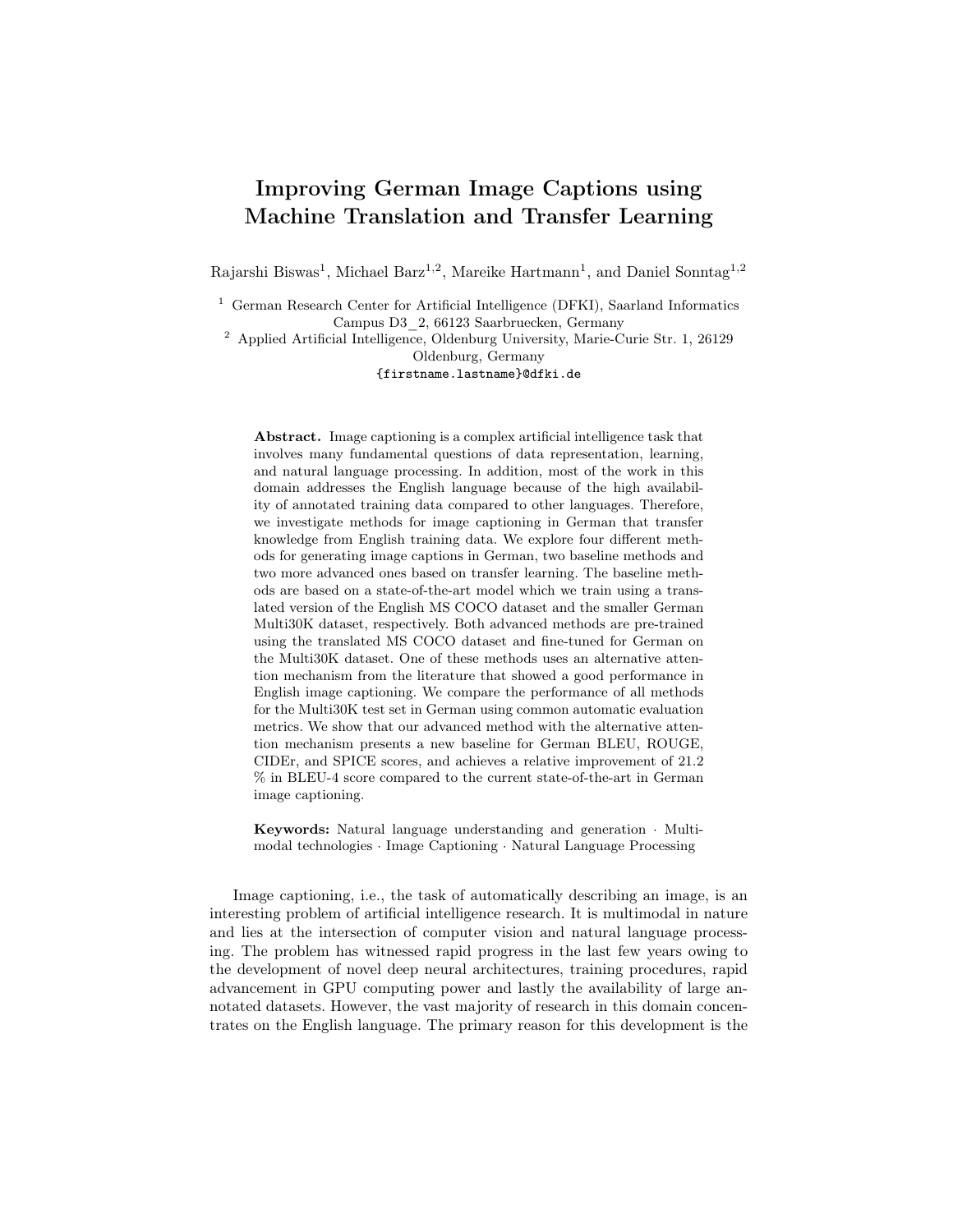### 2 R. Biswas et al.

high availability of annotated image captioning datasets in English compared to other languages. For instance, the English MS COCO dataset [19] contains 164,063 images each with 5 accompanying captions totaling to 820,315 captions. In comparison, the Multi30K [9] dataset, which includes German captions sourced from native speakers, contains 31,014 images with 155,070 accompanying German captions. This is almost one order less in size than the MS COCO dataset. This sparsity of resources is a major obstacle in developing effective neural models for caption generation in German or other non English languages. As a result, there is a gap in research on image caption generation in German. It is studied mostly as a sub-task of multimodal machine translation where the image provides additional information for the translation task. Elliott et al. [9] introduced the first dedicated German image captioning dataset, Multi30K, sourced from native German speakers. Jaffe [15] studied the problem of generating image descriptions in German. For this purpose, they explored different model architectures which use a training corpus containing captions in both English and German. They generate captions for both languages, but discard the English output. Their best approach, which is based on an attention pipeline with random embeddings, is the current state-of-the-art in producing German image captions.



Fig. 1. The methods for German image caption generation that we compare in this work.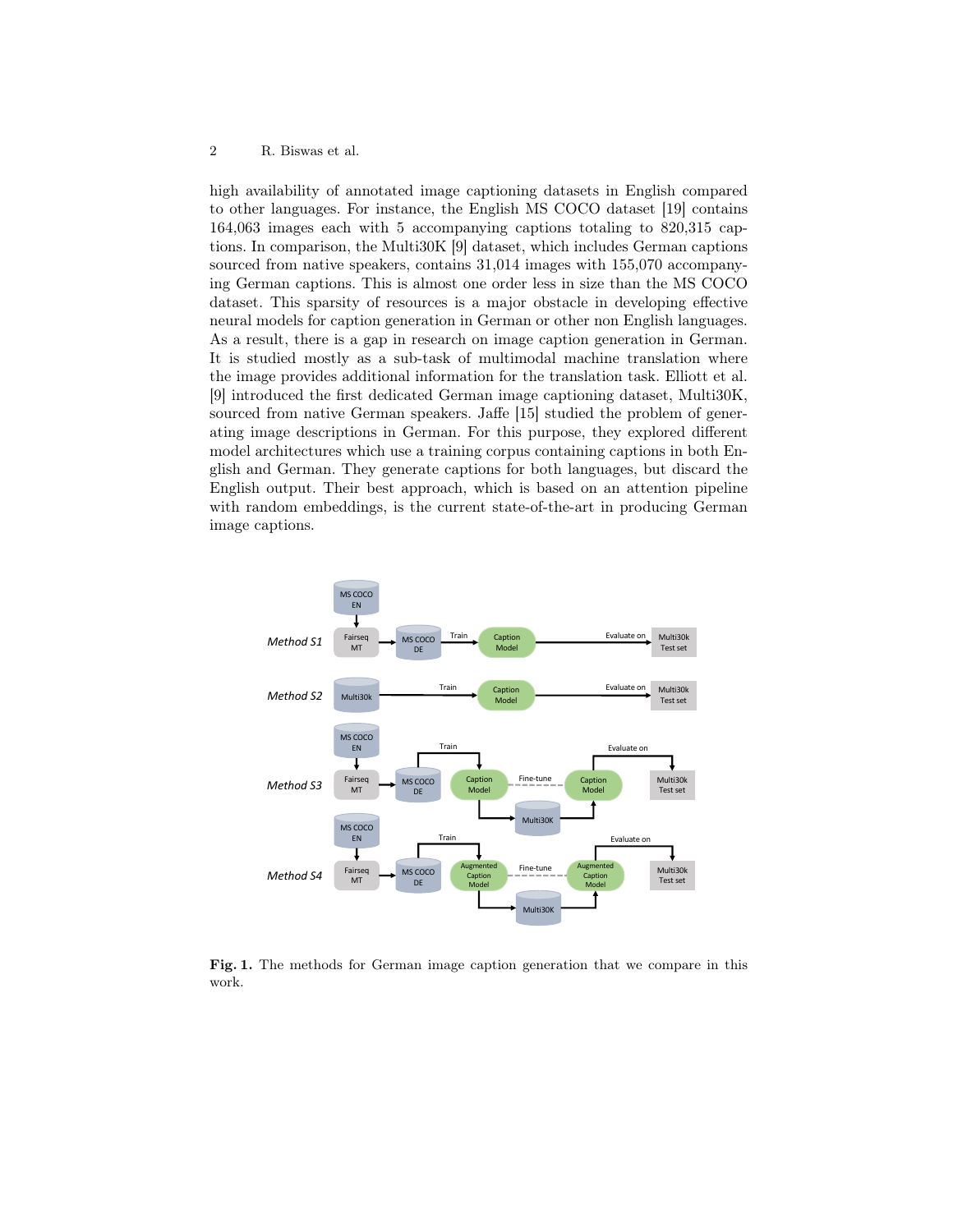In this work, we aim at improving caption generation in German by utilizing the large-scale MS COCO dataset in English. This is different from Jaffe [15] who used the Multi30K dataset for model training only. We transfer the English resources by translating all captions to German using the state-of-the-art neural machine translator Fairseq [21]. This way, we distantly leverage the higher availability of resources in the English-to-German translation domain. In total, we compare four different methods for generating German image captions on the Multi30K test set (see Figure 1). We include two baseline methods and two more advanced methods based on fine-tuning. All methods are based on an adapted version of the encoder-decoder based neural architecture described in [3, 5]. The baseline models are trained on the translated MS COCO dataset  $(S1)$  and the train set of the Multi30K dataset  $(S2)$ , respectively. For both advanced methods, we pre-train the model on the translated MS COCO dataset and fine-tune it using the train set of the Multi30K dataset. We use the same model as for the baseline methods  $(S3)$  and a model with an alternative attention mechanism as described in  $[4]$   $(S_4)$ . We hypothesize that both fine-tuning methods perform better than the baseline methods in terms of common evaluation metrics. Also, we expect that the alternative attention mechanism  $S<sub>4</sub>$  further improves the image caption quality and beats the current state-of-the-art by Jaffe [15].

The rest of the paper is structured as follows: We discuss the progress in multilingual caption generation in section 1. Then we discuss the technical details of our approach in section 2 followed by a detailed report of our evaluation and its results in section 3. We discuss the results in section 4 and conclude our paper in section 5.

# 1 Related Work

Approaches for multilingual image captioning can be divided into two broad categories: translation-based approaches and alignment-based approaches. Translation-based approaches rely on machine translation models to either translate generated captions to the target language or to create an image captioning dataset in the target language for training language-specific models. Elliott et al. [7] are one of the first to study the task of multilingual image caption generation. They use features from both source and target language model and generate the captions using an LSTM [13] based decoder. Hitschler et al. [12] translate image captions from one language to the other using the image as additional input. This image guided translation is the focus of the WMT 2016 multimodal machine translation task [23] and the WMT 2017 task [8] with some variations, such as, unavailability of the source language at test time. These WMT tasks on multimodal machine translation find that purely text-based machine translation techniques provide a strong baseline when translating captions from one language to another. Additionally, they found that supplementing machine translation techniques with information from the image only results in a marginal improvement. For example, the work in Huang et al. [14] re-ranked the translation output using image features, but could not improve the METEOR score compared to their base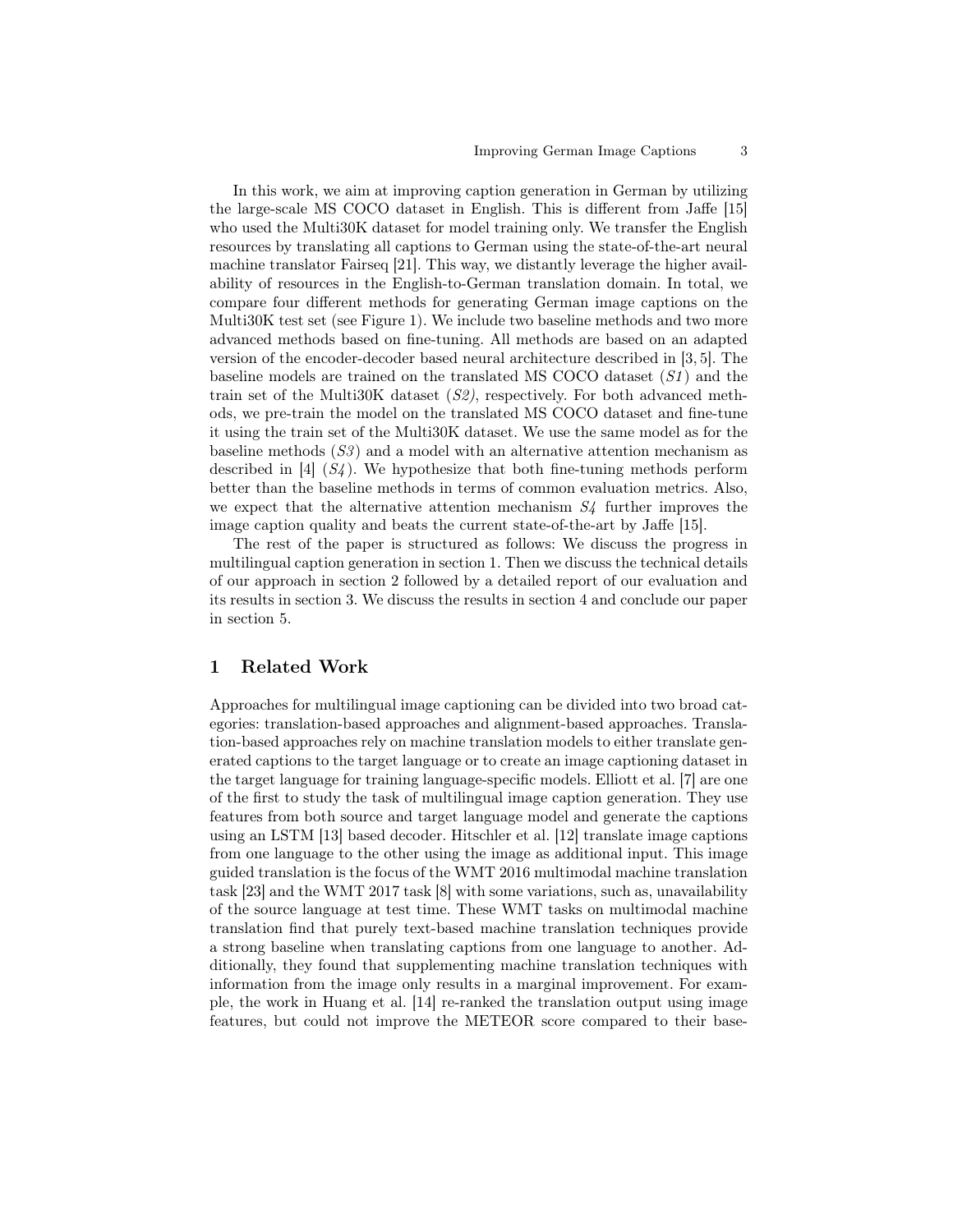line. This trend is also observed for the task of generating cross-lingual image descriptions in WMT 2016. In spite of using attention based models, the image does not provide much benefit towards generating captions in German and all the highest scoring systems in WMT 2016 for the cross-lingual image description multimodal task ignored the image. In the WMT 2017 task this observation is repeated, that is, text-only systems perform better and obtain higher scores compared to multimodal systems that use images as context. Jaffe [15] generate image captions in German as part of the WMT 2017 multimodal translation sub task on multilingual image caption generation. They use the Multi30K dataset for this purpose and explore different neural architectures. They use the images with both English and German captions for training their models. In fact, they generate captions in both languages, but discard the English output during evaluation. Also, they experiment with textual attention for caption generation. Their architecture that uses attention over the German caption output achieves the highest scores in terms of the BLEU-4 and METEOR metrics.

Alignment-based approaches rely on a joint embedding space. These methods aim to first learn an alignment between the given image and corresponding English captions in a common latent space. This alignment is then used to relate to the target language. They assume better alignment leads to better captions generated in the target language. Through this process they try to make up for the lack of annotated training data in the target language. For instance, Miyazaki et al. [20] pre-train a captioning model on the MS COCO dataset. Later they modify this model and train the modified model on Japanese data for generating captions. Wu et al. [26] combine merits from both, alignmentbased and translation-based approaches, for multilingual image captioning in a unified architecture. In their work, given an input image, they generate English captions and, then, the caption in the target language. Similarly, Thapliyal et al. [24] propose a system that uses existing English annotations and their translations at training time. At run time their system generates an English caption and then a corresponding caption in the target language. Lan et al. [17] propose a fluency guided framework where they aim to learn a cross-lingual captioning model from machine translated sentences. Their proposed framework automatically estimates the fluency of the sentences and uses the estimated fluency scores as part of the cost function to train an image captioning model for the target language. The work of Gu et al. [10] first uses a pivot language for capturing the characteristics of the image captioner and then uses a pivot-target language parallel corpus to align the image captioner to the target language.

Our advanced methods can be classified as translation-based, because we use the Fairseq neural machine translator to translate the MS COCO dataset into German. However, our approach differs from previous works on translation based methods in two key aspects. First, we use a fine-tuning process where we pre-train our captioning model on the translated dataset and subsequently fine tune the model on the German captioning dataset, Multi30K, sourced from native speakers of the language. We assume this process can help in learning language specific nuances through this process. And, it is much simpler compared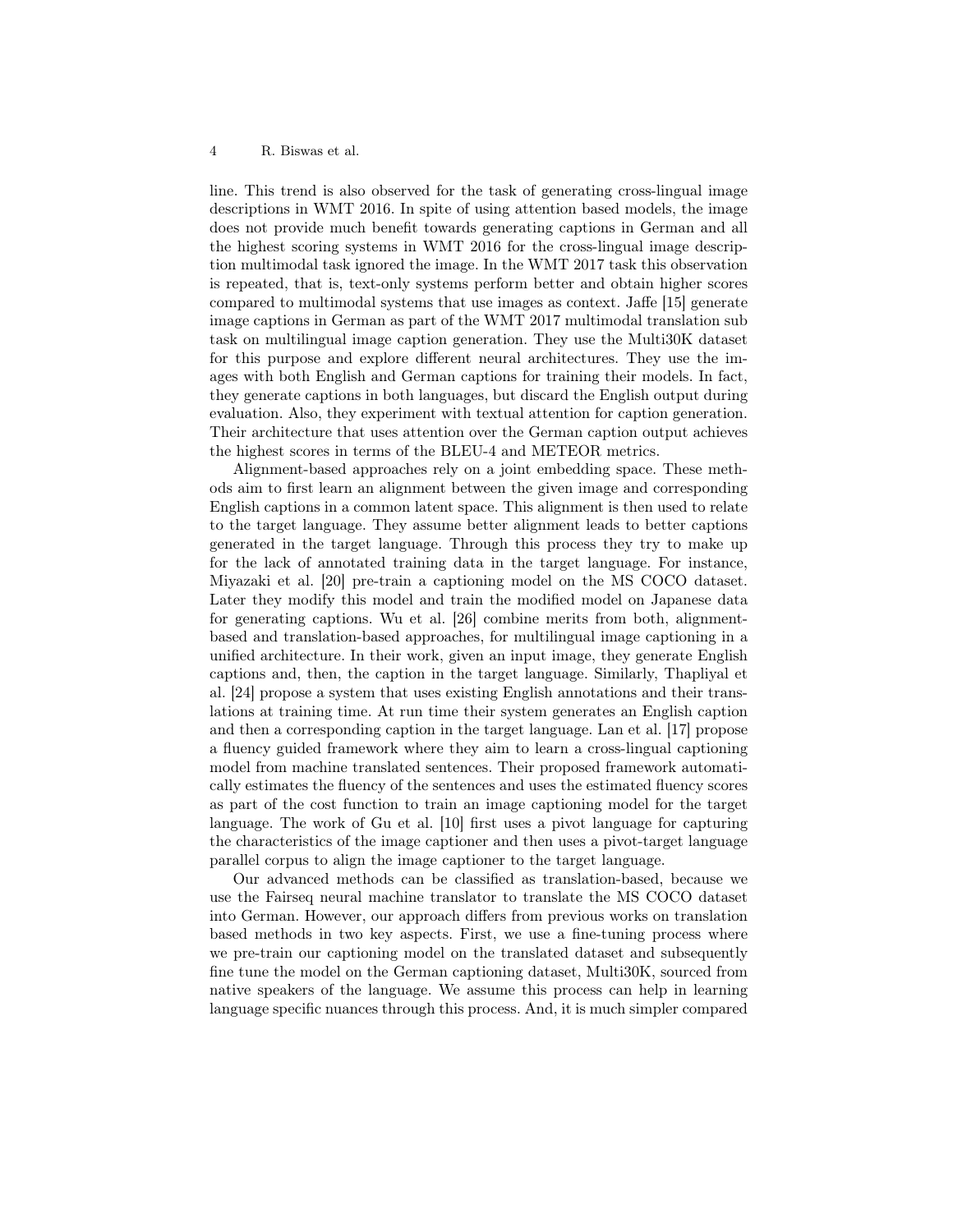to approaches using a pivot language. Second, we apply a modified attention scheme [4] that has been shown to improve caption generation for English.

# 2 Method

We implement four methods for generating image captions in German based on the neural image captioning model presented in [5, 4]. We include two baseline models and two advanced models based on fine-tuning (see Figure 1). The baseline models use the MS COCO dataset translated into German and the Multi30K dataset respectively for training the captioning model. For the advanced models, we pre-train the caption model using the translated MS COCO dataset and then fine-tune it on the Multi30K dataset. Also, the baseline methods S1, S2 and the method  $S3$  use the caption model from [5, 27]. In contrast, in the advanced method  $S<sub>4</sub>$  we fine-tune the image captioning model with the more effective augmented attention mechanism proposed in [4].

### 2.1 Image Captioning Datasets

We translate the original MS COCO dataset [19] from English into German using the Fairseq neural machine translator. The translated MS COCO dataset contains 82, 783 images with 5 corresponding captions in the training set while the validation set contain 5, 000 images each with 5 groundtruth captions per image. We refer to this data split as the COCO Split. We also use the Multi30K German image captioning dataset for training the captioning models in our methods. For Multi30K, the training set contains 29, 000, the validation set contains 1014 and the test set contains 1000 images respectively with 5 corresponding captions per image. We denote this break up as the M30k\_Split.

### 2.2 Image Captioning Model

For all methods, we use the neural encoder-decoder model with visual attention mechanism adapted from  $[3, 5, 27]$ . The image encoder part of this model is based on the ResNet-101 model with 101 layers [11]. We do not perform any pre-processing on the images. We apply spatially adaptive max-pooling which results in a fixed size output of  $14 \times 14 \times 2048$  for each image. Thus, each image is encoded as 196 vectors with a dimension of 2048. The decoder in our caption generation model is an LSTM [13], and we build our vocabulary by dropping word types with a frequency  $< 5$ . We set the dimensions for the LSTM hidden state, image, word and attention embeddings to 512 and train the model under the cross entropy objective, using the ADAM [16] optimizer. All models are trained for 30 epochs, followed by 30 epochs of fine-tuning for methods S3 and S4.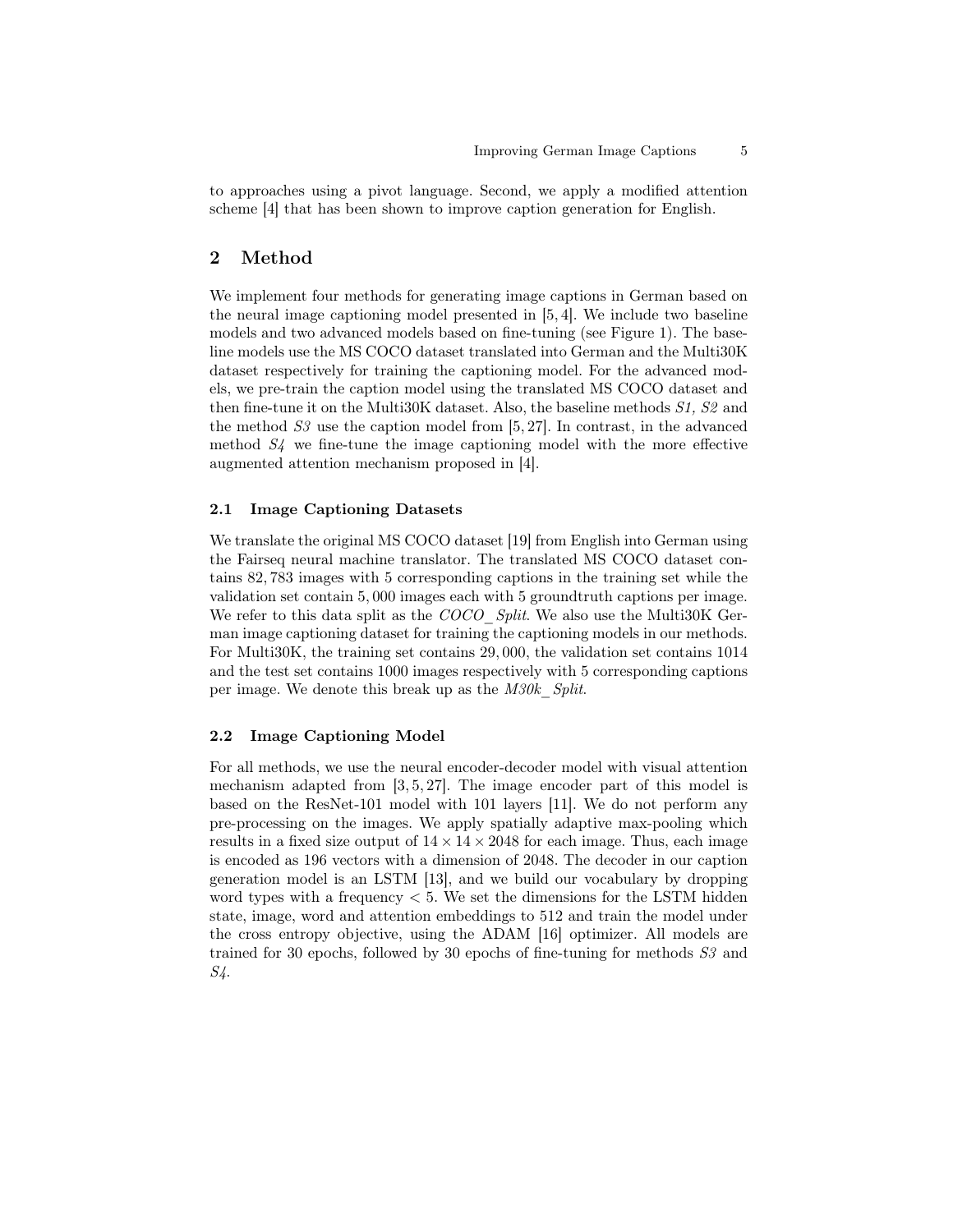6 R. Biswas et al.

### 2.3 Caption Generation Methods

To build our baseline method S1, we train the caption generation model as described above using the translated MS COCO dataset. Our baseline method  $S2$ is trained using the  $M30k$  Split. For S3, we pre-train the model on the translated German MS COCO dataset using *COCO* Split. This allows the model to learn the initial mapping from images to the German language from the translated corpus. Subsequently, we fine-tune this model on the Multi30K dataset, sourced from native speakers, using the  $M30k$  Split. For S4, we use the attention mechanism presented in [4], which has been shown to improve English captioning systems. This mechanism incorporates object-specific localized maps from a region proposal network for this purpose. Specifically, we represent an input image I as a set of feature vectors,  $I = \{f_1, f_2, ..., f_n\}$  where  $f_i \in \mathbb{R}^d$ . Each element in this set represents the encoding of a bounding box detected by a region proposal network that is encoded using the ResNet-101 model [11]. We extract the image regions inside the final bounding boxes obtained after non-maxima suppression and embed them into the feature space learned by ResNet-101 pre-trained on the ImageNet [6] dataset. We set a high threshold (0.8) for the classification probability for the regions to be selected. Subsequently, we compute visual attention on the joint embedding space formed by the union of high-level features obtained from the encoder of the caption generator and the low-level features obtained from the object specific local regions of the input image. We use 10 additional feature vectors for every image to represent the local regions. So, our attention mechanism at every time-step produces a mask over 206 spatial locations. This mask is applied to a set of image features and the result is spatially averaged to produce a 2048 dimensional representation of the attended portion of the image. We pre-train this caption model with the augmented attention mechanism first on the translated MS COCO dataset using COCO\_Split and then fine-tune the trained model on the Multi30K dataset with  $M30k$  Split for learning language specific nuances. For a quick reference all considered methods are listed below.

- 1. (S1) we train the caption generation model using only the translated MS COCO dataset.
- 2. (S2) we train the caption generation model using only the Multi30K dataset.
- 3. (S3) we train the image caption generation model on the translated MS COCO dataset and then fine tune the model on the Multi30K dataset.
- 4. (S4) we train the image caption model with augmented attention on the translated MS COCO dataset and then fine tune the model on the Multi30K dataset.

### 3 Evaluation

We test all methods, explained above, using the Multi30K test set and compare the generated captions using automated metrics commonly used in the image captioning research community (see Section 3.1). Our goal is to ascertain the most effective method for generating image captions in German. In this regard,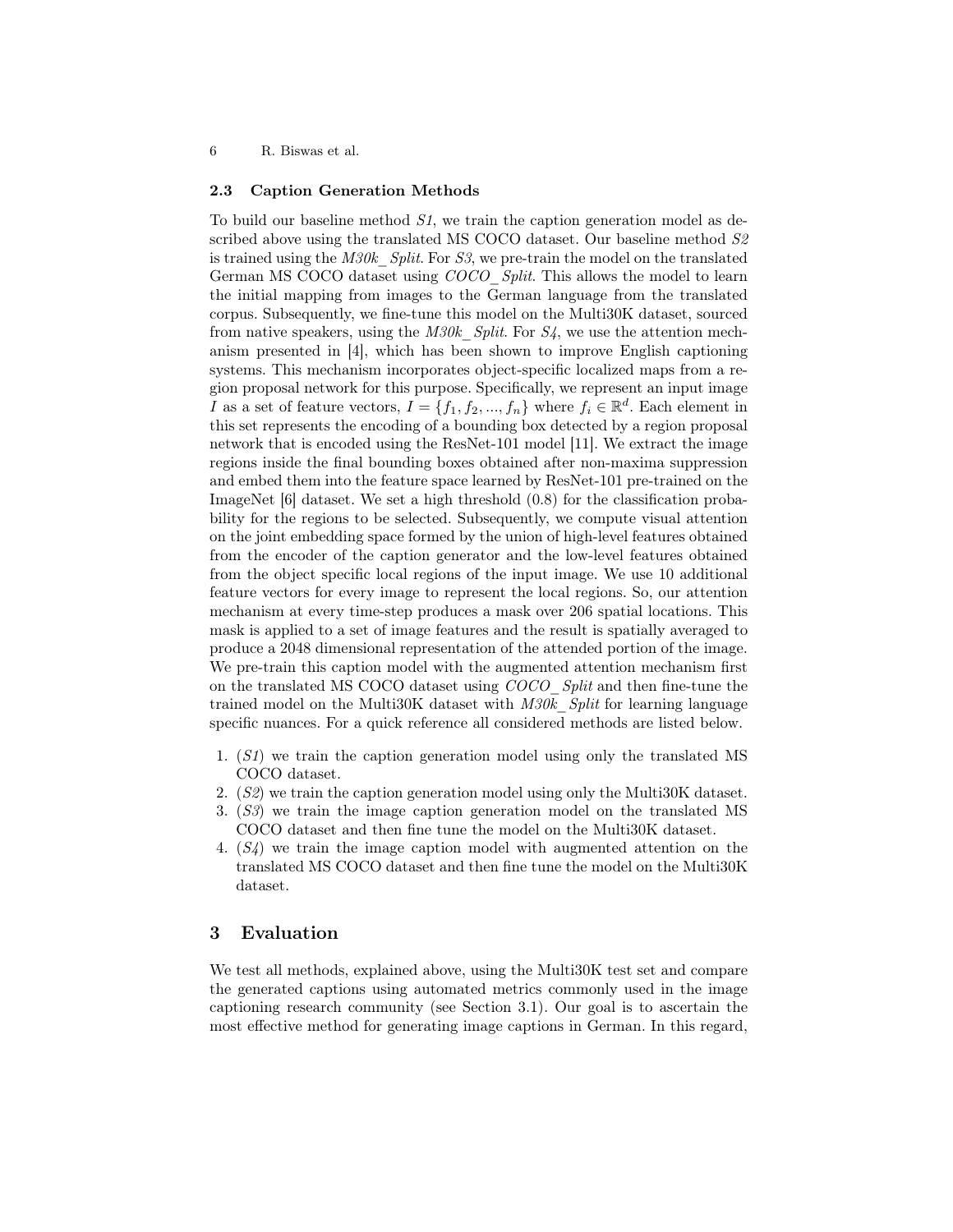we investigate the effect of pre-training a model on the translated MS COCO dataset and the impact of using the alternative attention mechanism on the quality of generated image captions. Also, we compare the scores of all four methods to the results reported in [15] as they achieved the highest metric scores for caption generation in German.

#### 3.1 Metrics

We compute a group of automated metrics commonly used in the image captioning research community: BLEU [22], METEOR [2], ROUGE [18], CIDEr [25] and SPICE [1]. These metrics primarily focus on the n-gram overlap between the generated and ground-truth captions. For convenience, we provide a short description for each metric. BLEU scores are computed by directly matching n-grams between individual machine generations and a corresponding set of ground-truth references. It is always between 0 and 1 where 0 indicates no overlap and 1 indicates a perfect overlap. Depending on the size of the n-grams you get different BLEU scores, i.e, BLEU-1, BLEU-2, BLEU-3, BLEU-4. METEOR evaluates outputs from a machine translation system. It computes the harmonic mean of unigram precision and recall. Recall is weighted higher than precision. ROUGE measures the longest matching sequence of words. An advantage of it is that it does not require consecutive matches but in-sequence matches that reflects sentence level order. CIDEr measures the similarity of a generated sentence against a set of ground truth sentences composed by humans and shows high agreement with consensus as assessed by humans. SPICE denotes semantic propositional image caption evaluation. It uses semantic information in the form of a scene graph to measure the similarity between the ground-truth and machine generated captions.

### 3.2 Hypothesis

We hypothesize that the advanced methods,  $S_3$  and  $S_4$ , yield a better performance than the baseline methods  $S1$ ,  $S2$  that do not use fine-tuning in terms of the metrics mentioned above. We expect that the method  $(S_4)$  generates the best German captions compared to our other methods, but also to the current state-of-the-art performance in German image captioning as reported in [15] which provides baseline scores for BLEU-4 and METEOR.

#### 3.3 Results

The scores for all German image caption generation methods are summarized in Table 1. The scores are computed using the standard metric computation package which ensures comparability with Jaffe [15]. Among our methods, S4 yields the best scores: it achieves higher scores for BLEU-1,2,3,4, ROUGE, CIDEr, and SPICE metrics. Only the METEOR score obtained with  $S<sub>4</sub>$  is lower by a small margin of 0.006 compared to  $S3$  and by 0.003 than  $S2$ . We observe that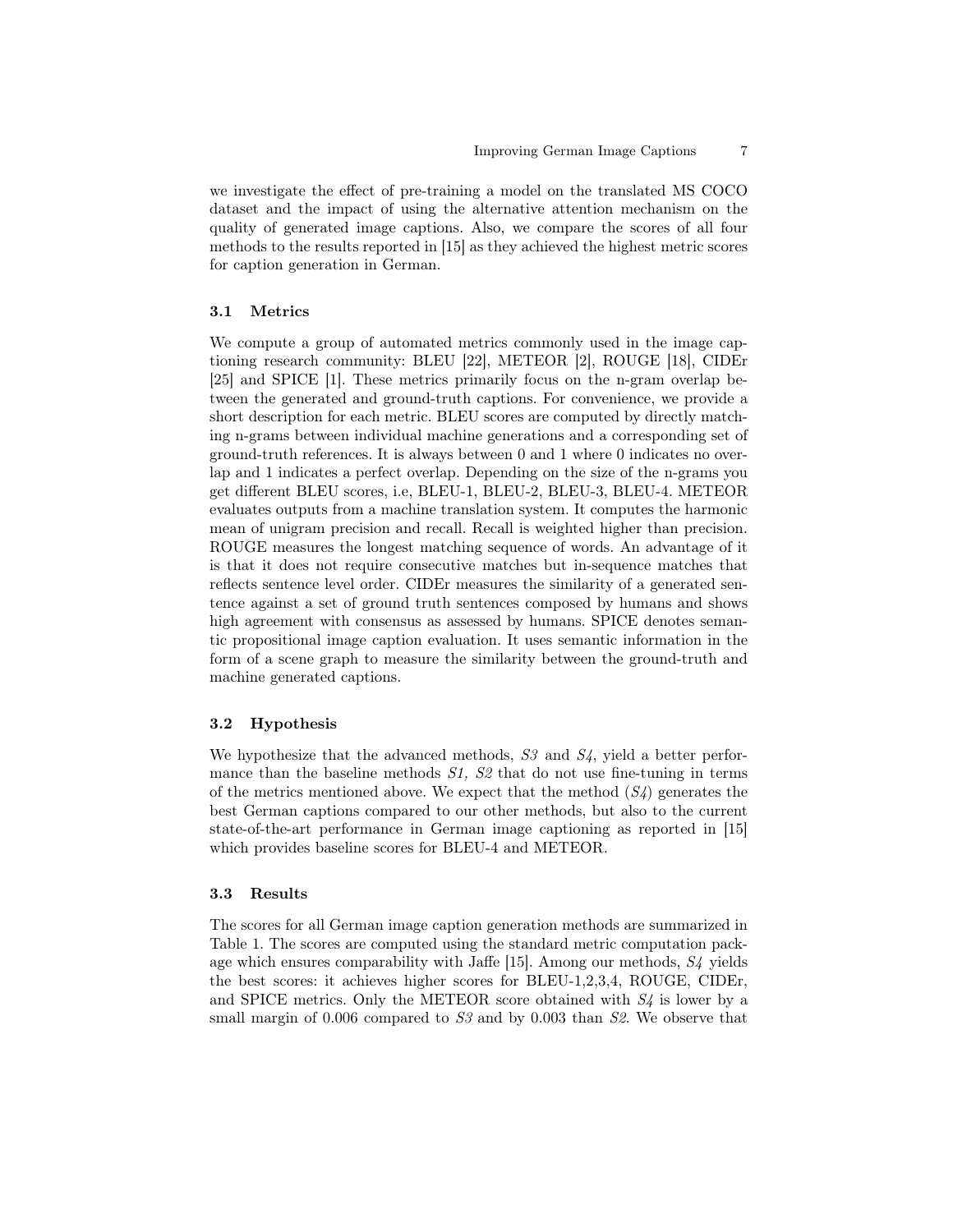

(a) S4: ein mann mit hut und sonnenbrille sitzt auf einem felsen und schaut auf das wasser (a man in a hat and sunglasses is sitting on a rock and looking at the water);  $S3:$  ein mann mit mütze sitzt auf einem felsen und schaut auf sein handy (a man in a hat is sitting on a rock and looking at his mobile phone); S2: ein mann mit hut sitzt auf einem skateboard (a man in a hat is sitting on a skateboard); S1: ein mann sitzt auf einem UNK (a man is sitting on a  $UNK)$ 



(b) S4: eine gruppe von menschen sitzt an einem tisch mit essen (a group of people is sitting at a table with food); S3: eine frau und ein mann sitzen an einem tisch und essen kuchen (a woman and a man are sitting at a table and  $eating\ cake);$  S2: eine gruppe von menschen sitzt an einem tisch mit einem tisch (a group of people is sitting at a table with a table); S1: zwei frauen sitzen an einem tisch und essen (two women are sitting at a table and eating)



(c) S4: ein mann sitzt an einem tisch und schreibt etwas auf ein papier (a man is sitting at a table and writing something on a paper);  $S3:$  ein mann sitzt an einem tisch und schreibt in ein heft (a man is sitting at a table and writing something in a notebook); **S2:** ein mann sitzt an einem tisch mit einem laptop (a man is sitting at a table with a laptop); S1: zwei männer sitzen an einem tisch und spielen (two men are sitting at a table and playing a game)



(d) S4: ein mann klettert an einem seil gesichert eine felswand hinauf (a man is climbing up a rock face secured by a rope); S3: ein mann klettert an einem seil gesichert an einem seil (a man is climbing on a rope secured by a rope); S2: ein mann klettert an einem felsen  $(a \text{ man is climbing up a rock});$  **S1:** ein mann fährt auf einem UNK durch eine UNK (a man is driving on a UNK through a UNK)

Fig. 2. Example German image captions generated with the methods explored in our work. Italics in brackets provide English translations of the generated captions.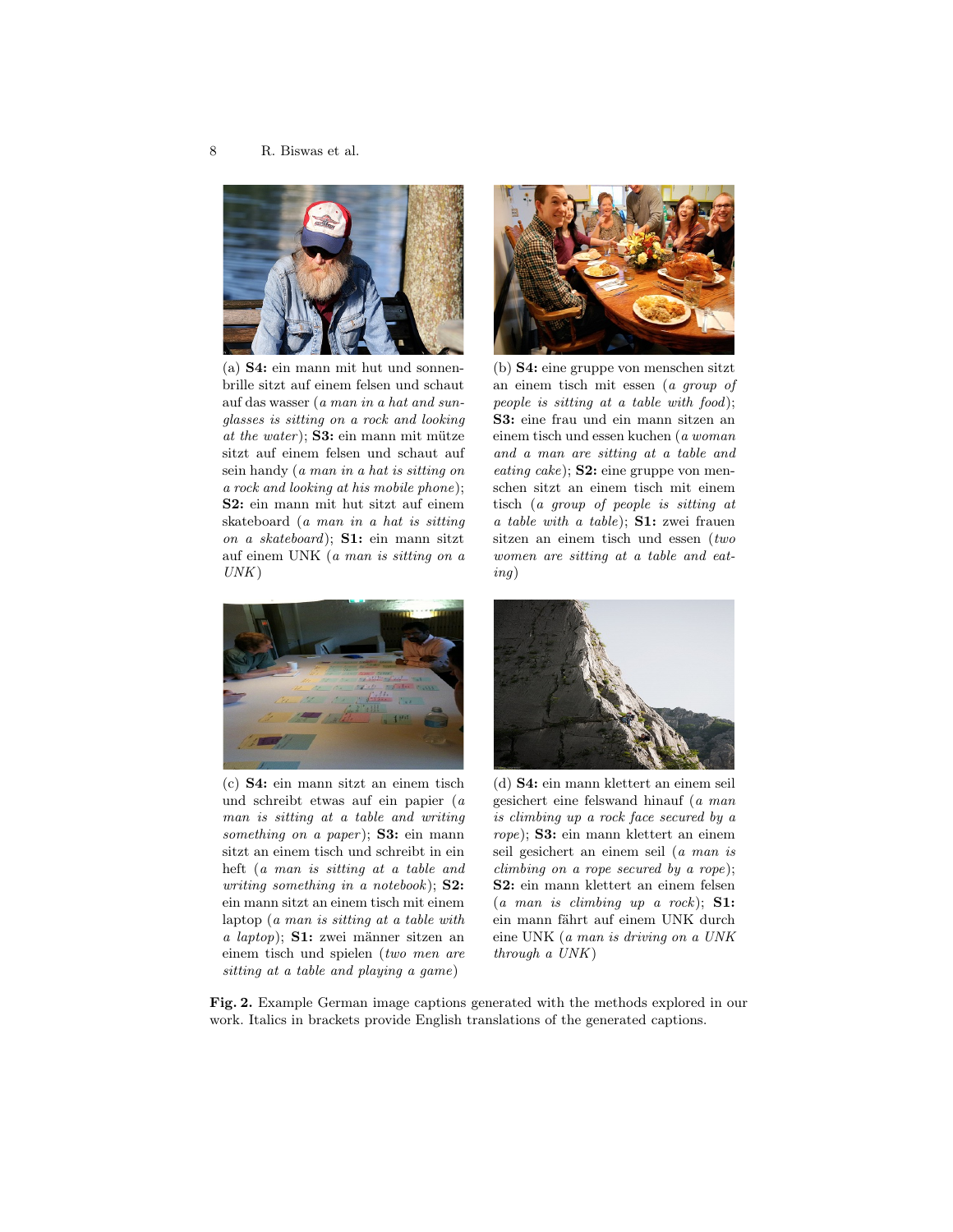all metric scores, apart from METEOR, gradually increase from  $S1$  to  $S4$ . This trend also extends to the method  $(S3)$  and the method  $(S4)$ . Also, the BLEU-4 score of  $S<sub>4</sub>$  is better than the corresponding score reported in the current stateof-the-art approach by Jaffe [15] by an absolute margin of 0.025 that is a relative improvement of 21.19 percent. However, our METEOR score is lower by 0.048. We use the same technique as Jaffe to compute the metrics and believe this inconsistency could be due to the low correlation between BLEU and METEOR as observed by Jaffe [15]. Unfortunately, the authors did not report other metrics for image captioning like CIDEr and SPICE for which our approach  $S<sub>4</sub>$  obtains highest scores among our methods.

captions on the Multi30K test set.  $\Omega$ 

Table 1. Performance scores of different methods used for generating German image

|              |                                                         |                                |                                          |       | Strategy Bleu-1 Bleu-2 Bleu-3 Bleu-4 METEOR ROUGE CIDEr SPICE |       |             |       |
|--------------|---------------------------------------------------------|--------------------------------|------------------------------------------|-------|---------------------------------------------------------------|-------|-------------|-------|
| Jaffe $[15]$ |                                                         | <b>Contract Contract State</b> |                                          | 0.118 | 0.205                                                         |       |             |       |
| S4           | $\vert 0.527 \vert 0.352 \vert 0.227 \vert 0.143 \vert$ |                                |                                          |       | 0.157                                                         | 0.369 | 0.307 0.035 |       |
| S3           | $\vert 0.508 \vert 0.317 \vert 0.191 \vert 0.107$       |                                |                                          |       | 0.163                                                         | 0.358 | 0.250       | 0.029 |
| S2           |                                                         |                                | $0.482 \mid 0.297 \mid 0.178 \mid 0.101$ |       | 0.160                                                         | 0.351 | 0.227       | 0.027 |
| S1           |                                                         |                                | $0.456 \mid 0.270 \mid 0.151 \mid 0.081$ |       | 0.151                                                         | 0.326 | 0.177       | 0.023 |

# 4 Discussion

The results obtained in our work (see Table 1) show that the method  $(S4)$  with the alternative attention mechanism results in higher BLEU-4 score compared to the value reported in the state-of-the-art approach [15] for German image captioning, indicating that our hypothesis could be confirmed in terms of the BLEU-4 metric. The comparison of  $S_4$  with  $S_3$ ,  $S_2$ ,  $S_1$  establishes the merit in using the augmented attention mechanism. This is also observed in the examples shown in Figure 2 which shows that the captions generated using  $S<sub>4</sub>$ are comparatively better than the other methods. Also, the captions generated using S3, S2, S1 do not capture the relevant details in the image compared to S4. Our results also show the benefit of pre-training the caption generation model on the translated MS COCO dataset followed by fine-tuning it on the smaller Multi30K dataset. Importantly, there is a consistent gradual increase in the BLEU, ROUGE, CIDEr, and SPICE scores as we transition from S1 to S4. A comparison of the scores from S1 and S2 shows that the Multi30K training data, sourced from native German speakers, is more influential to the caption generation model compared to the machine translated German MS COCO dataset in our test setting. Using S3, we show that pre-training followed by fine tuning could be one of the possible ways to overcome the requirement of large amount of annotated data for training an image captioning model in German as it achieves better scores compared to both S1 and S2 across all the metrics. Finally, we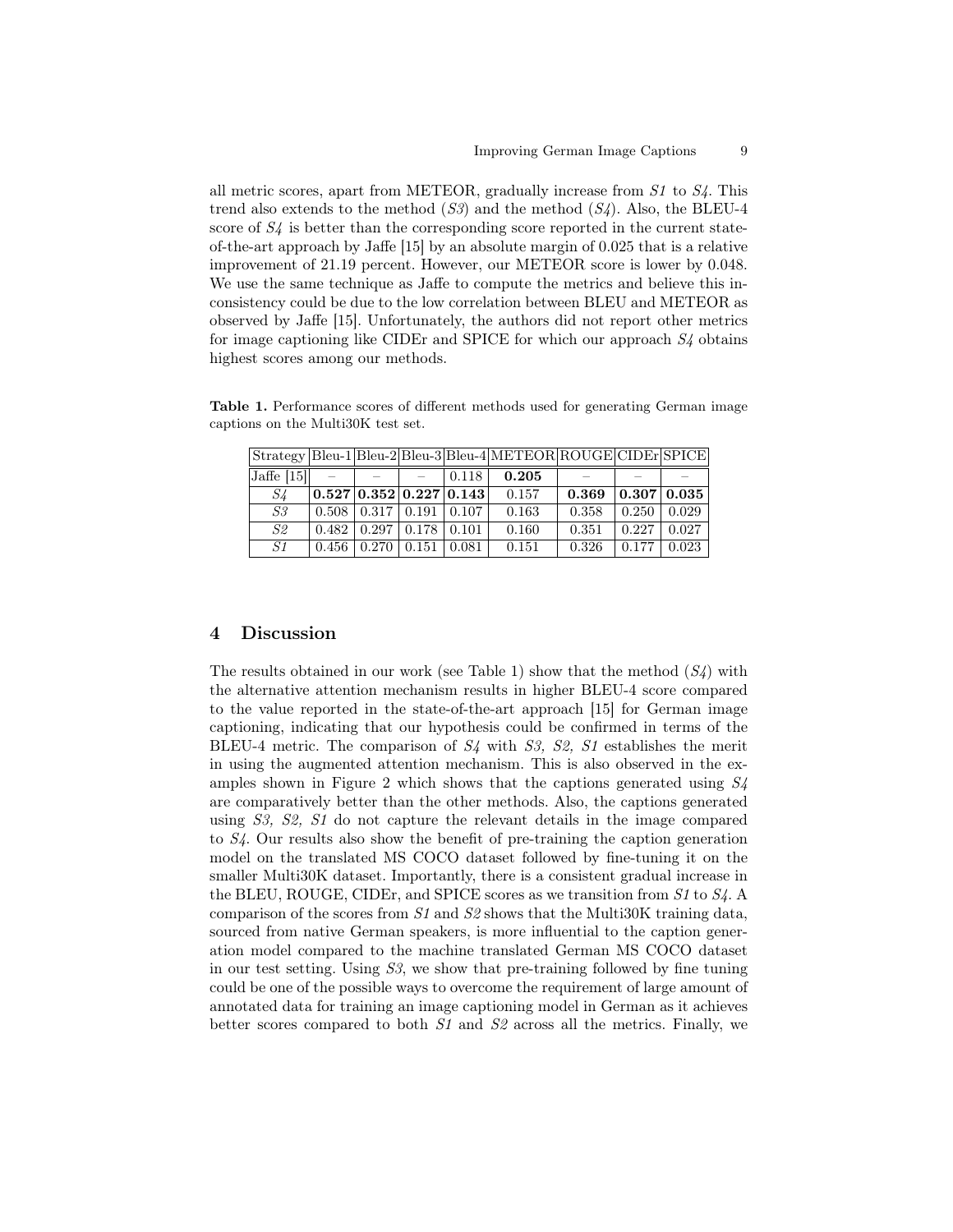10 R. Biswas et al.

show that training the caption generation model with the augmented attention mechanism using fine-tuning in  $S<sub>4</sub>$  results in highest improvement relative to all the strategies we used in our work. This is evidenced through higher BLEU-1,2,3,4, ROUGE, CIDEr and SPICE scores compared to those obtained by S1, S2, S3. Moreover, S4 even obtains higher BLEU-4 score compared to the current state-of-the-art in German image captioning.

# 5 Conclusion

In this work, we implemented and evaluated four methods for caption generation in German with the goal of achieving state-of-the-art performance. We showed that our methods could serve as possible ways of overcoming the problem of sparse availability of training data for image captioning in the German language. Our best performing method uses an alternative attention mechanism from the literature [4] and leverages the vast resources available in English, i.e., the MS COCO dataset for cross-lingual information transfer in the context of image captioning via the Fairseq neural machine translator. The model is pretrained on the translated MS COCO dataset and fine-tuned on the German Multi30K dataset sourced from native speakers. This model achieves the best BLEU-1,2,3,4, ROUGE, CIDEr, and SPICE scores compared to our baseline methods. Moreover, the model with alternative attention mechanism obtained a higher BLEU-4 score than the state-of-the-art approach by Jaffe [15] by an absolute margin of 0.025 that is a relative improvement of 21.19 percent.

# Acknowledgments

This work was funded by the German Federal Ministry of Research (BMBF) under grant number 01IW20005 (XAINES).

## References

- 1. Anderson, P., Fernando, B., Johnson, M., Gould, S.: Spice: Semantic propositional image caption evaluation. ECCV (2016)
- 2. Banerjee, S., Lavie, A.: Meteor: An automatic metric for mt evaluation with improved correlation with human judgments. Proceedings of the acl workshop on intrinsic and extrinsic evaluation measures for machine translation and/or summarization pp.  $65 - 72$  (2005)
- 3. Biswas, R.: Diverse Image Caption Generation And Automated Human Judgement through Active Learning. Master's thesis, Saarland University (2019)
- 4. Biswas, R., Barz, M., Sonntag, D.: Towards explanatory interactive image captioning using top-down and bottom-up features, beam search and re-ranking. KI - Künstliche Intelligenz, German Journal on Artificial Intelligence - Organ des Fachbereiches "Künstliche Intelligenz" der Gesellschaft für Informatik e.V. (KI) 34(4), 571–584 (Jul 2020). https://doi.org/10.1007/s13218-020-00679- 2, https://doi.org/10.1007/s13218-020-00679-2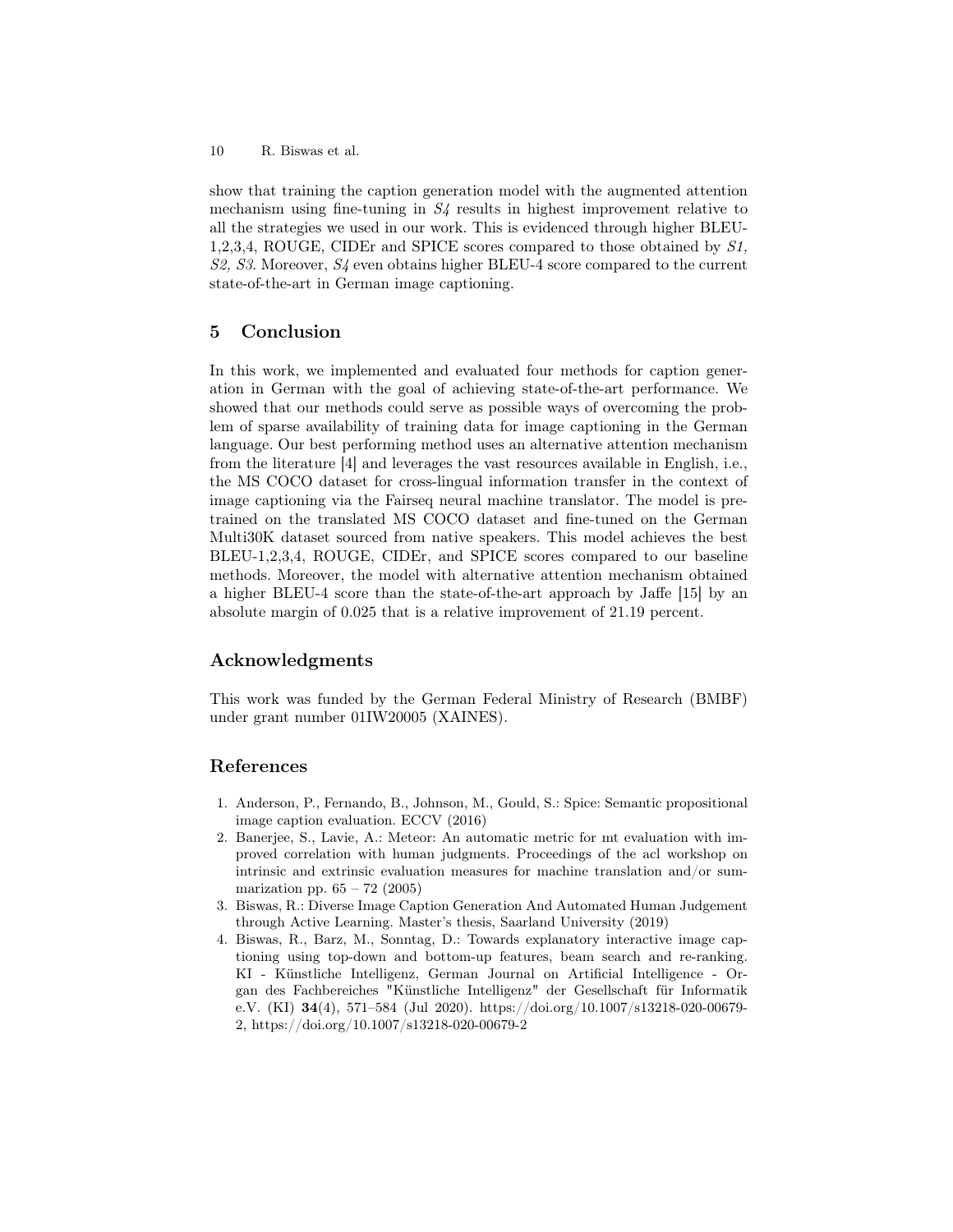- 5. Biswas, R., Mogadala, A., Barz, M., Sonntag, D., Klakow, D.: Automatic Judgement of Neural Network-Generated Image Captions, vol. 11816, pp. 261–272. Springer (09 2019). https://doi.org/10.1007/978-3-030-31372-2\_22
- 6. Deng, J., Dong, W., Socher, R., Li, L.J., Li, K., Fei-Fei, L.: Imagenet: A largescale hierarchical image database. In: 2009 IEEE conference on computer vision and pattern recognition. pp. 248–255. Ieee (2009)
- 7. Elliott, D., Frank, S., Hasler, E.: Multilingual image description with neural sequence models. arXiv: Computation and Language (2015)
- 8. Elliott, D., Frank, S., Barrault, L., Bougares, F., Specia, L.: Findings of the second shared task on multimodal machine translation and multilingual image description. In: Proceedings of the Second Conference on Machine Translation. pp. 215–233. Association for Computational Linguistics, Copenhagen, Denmark (Sep 2017). https://doi.org/10.18653/v1/W17-4718, https://www.aclweb.org/anthology/W17-4718
- 9. Elliott, D., Frank, S., Sima'an, K., Specia, L.: Multi30K: Multilingual English-German image descriptions. In: Proceedings of the 5th Workshop on Vision and Language. pp. 70–74. Association for Computational Linguistics, Berlin, Germany (Aug 2016). https://doi.org/10.18653/v1/W16-3210, https://www.aclweb.org/anthology/W16-3210
- 10. Gu, J., Joty, S., Cai, J., Wang, G.: Unpaired Image Captioning by Language Pivoting: 15th European Conference, Munich, Germany, September 8-14, 2018, Proceedings, Part I, pp. 519–535. Springer International Publishing (09 2018). https://doi.org/10.1007/978-3-030-01246-5\_31
- 11. He, K., Zhang, X., Ren, S., Sun, J.: Deep residual learning for image recognition. In: 2016 IEEE Conference on Computer Vision and Pattern Recognition (CVPR). pp. 770–778 (2016). https://doi.org/10.1109/CVPR.2016.90
- 12. Hitschler, J., Schamoni, S., Riezler, S.: Multimodal pivots for image caption translation. In: Proceedings of the 54th Annual Meeting of the Association for Computational Linguistics (Volume 1: Long Papers). pp. 2399– 2409. Association for Computational Linguistics, Berlin, Germany (Aug 2016). https://doi.org/10.18653/v1/P16-1227, https://www.aclweb.org/anthology/P16- 1227
- 13. Hochreiter, S., Schmidhuber, J.: Long short-term memory. Neural Comput. 9(8), 1735–1780 (Nov 1997). https://doi.org/10.1162/neco.1997.9.8.1735, https://doi.org/10.1162/neco.1997.9.8.1735
- 14. Huang, P.Y., Liu, F., Shiang, S.R., Oh, J., Dyer, C.: Attentionbased multimodal neural machine translation. In: Proceedings of the First Conference on Machine Translation: Volume 2, Shared Task Papers. pp. 639–645. Association for Computational Linguistics, Berlin, Germany (Aug 2016). https://doi.org/10.18653/v1/W16-2360, https://www.aclweb.org/anthology/W16-2360
- 15. Jaffe, A.: Generating image descriptions using multilingual data. In: Proceedings of the Second Conference on Machine Translation. pp. 458–464. Association for Computational Linguistics, Copenhagen, Denmark (Sep 2017). https://doi.org/10.18653/v1/W17-4750, https://www.aclweb.org/anthology/W17-4750
- 16. Kingma, D.P., Ba, J.: Adam: A method for stochastic optimization. In: 3rd International Conference on Learning Representations, ICLR 2015, San Diego, CA, USA, May 7-9, 2015, Conference Track Proceedings (2015), http://arxiv.org/abs/1412.6980